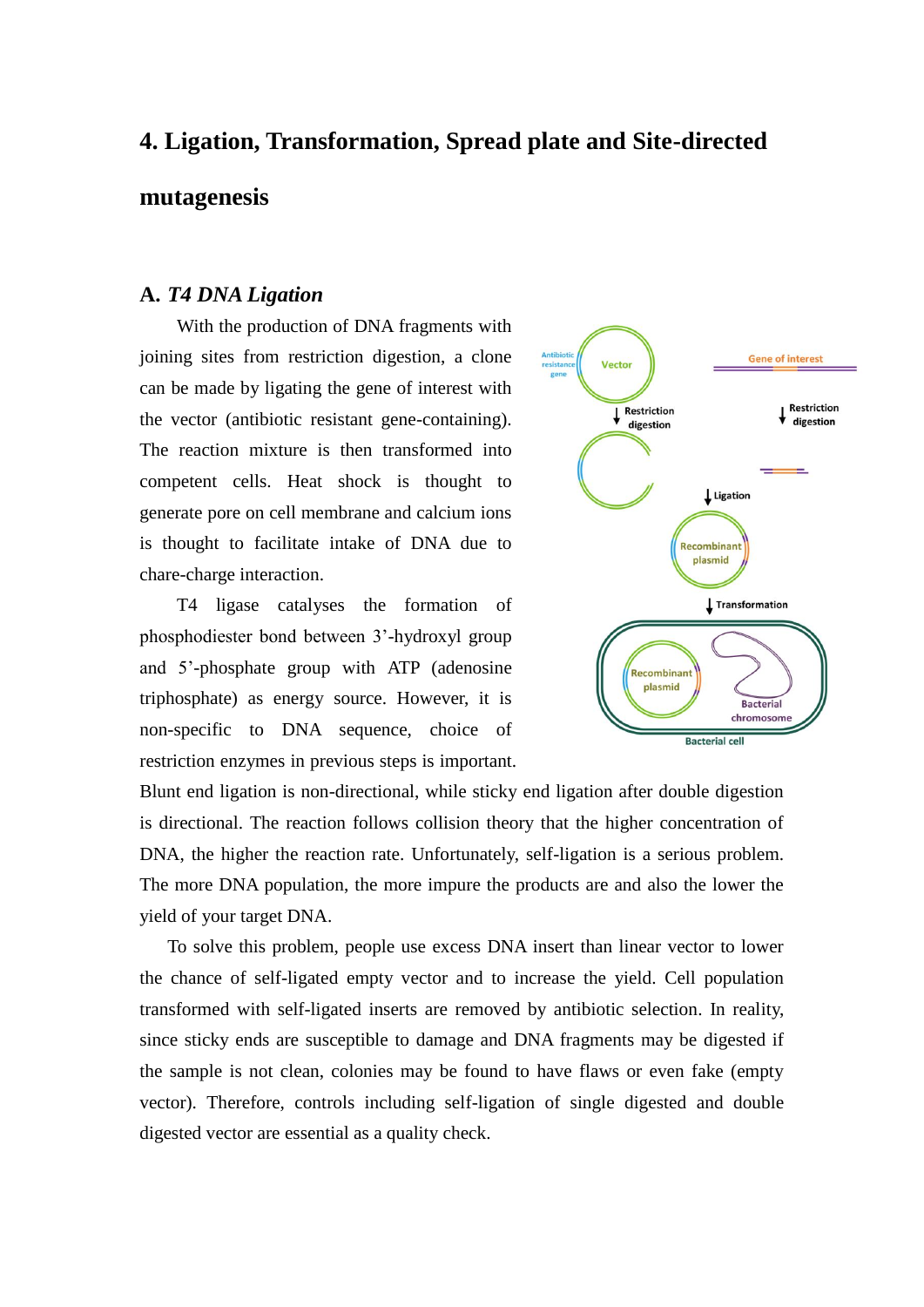

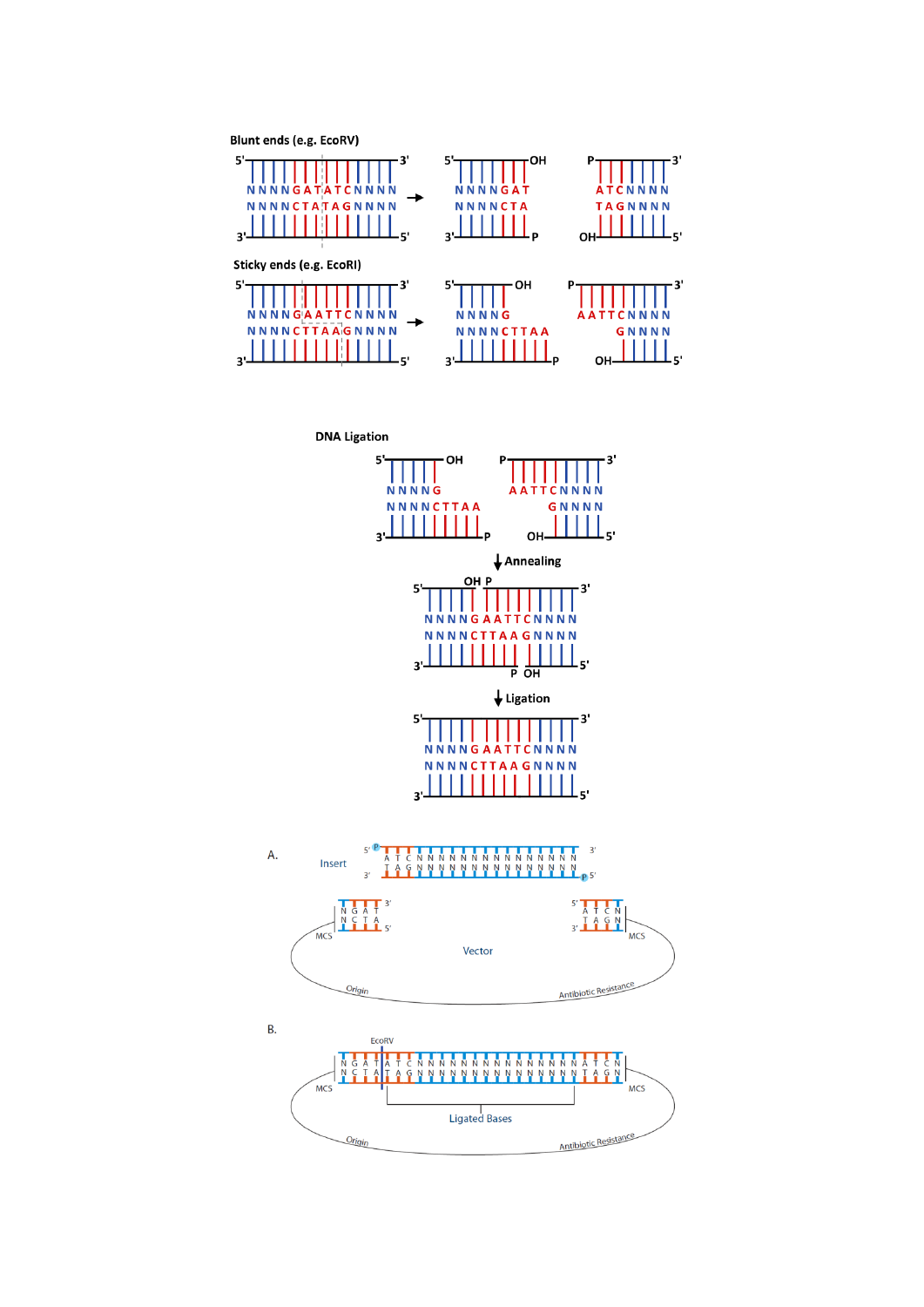### **Materials**

T4 DNA ligase 10X T4 DNA ligase buffer ddH2O (deionized, sterile, DNase-free) DNA with restriction cut  $16^{\circ}$ C dry bath/  $4^{\circ}$ C fridge

## **Procedure**

- 1. Place the reagents on ice.
- 2. Prepare the reaction mixture with the steps in the following table (recommended by NEB)

| <b>Total volume</b>                       | $10 \mu$ | $20 \mu l$ |
|-------------------------------------------|----------|------------|
| DNA $(10-200 \text{ ng}) + d dH_2O$       | 8.5      |            |
| $10 \times$ T4 DNA Ligase Reaction Buffer |          |            |
| T4 DNA Ligase (400,000 units/mL)          | 0.5      |            |

- \* Ligation can be performed in any NEB restriction buffers if it is supplemented with 1 mM ATP. ATP decomposes quickly at room temperature. It is preferable to aliquot the buffer into 10 µl/tube, and do not re-freeze the aliquot tubes after used.
- \* One unit is defined as the amount of enzyme required to give 50% ligation of HindIII fragments of  $\lambda$  DNA (5<sup>'</sup> DNA termini concentration of 0.12  $\mu$ M, 300- $\mu$ g/ml) in a total reaction volume of 20  $\mu$ l in 30 minutes at 16°C in 1× T4 DNA Ligase Reaction Buffer.
- 3. Allow the ligation to take place at  $4^{\circ}$ C over-weekend; or 16  $^{\circ}$ C overnight; or 22-25  $\mathrm{°C}$  for 10 minutes.
- 4. 5 µl of the ligated sample should be used for agarose gel electrophoresis to confirm whether ligation has occurred.

### **Notes**

- Insert/'Vector mass' ratio varies with protocols (1:1, 3:1, 6:1). The basic principle is the amount of insert should be more than that of vector, and the total amount should be <100 ng (Too many DNA leads to self-ligation/ inhibition of ligation).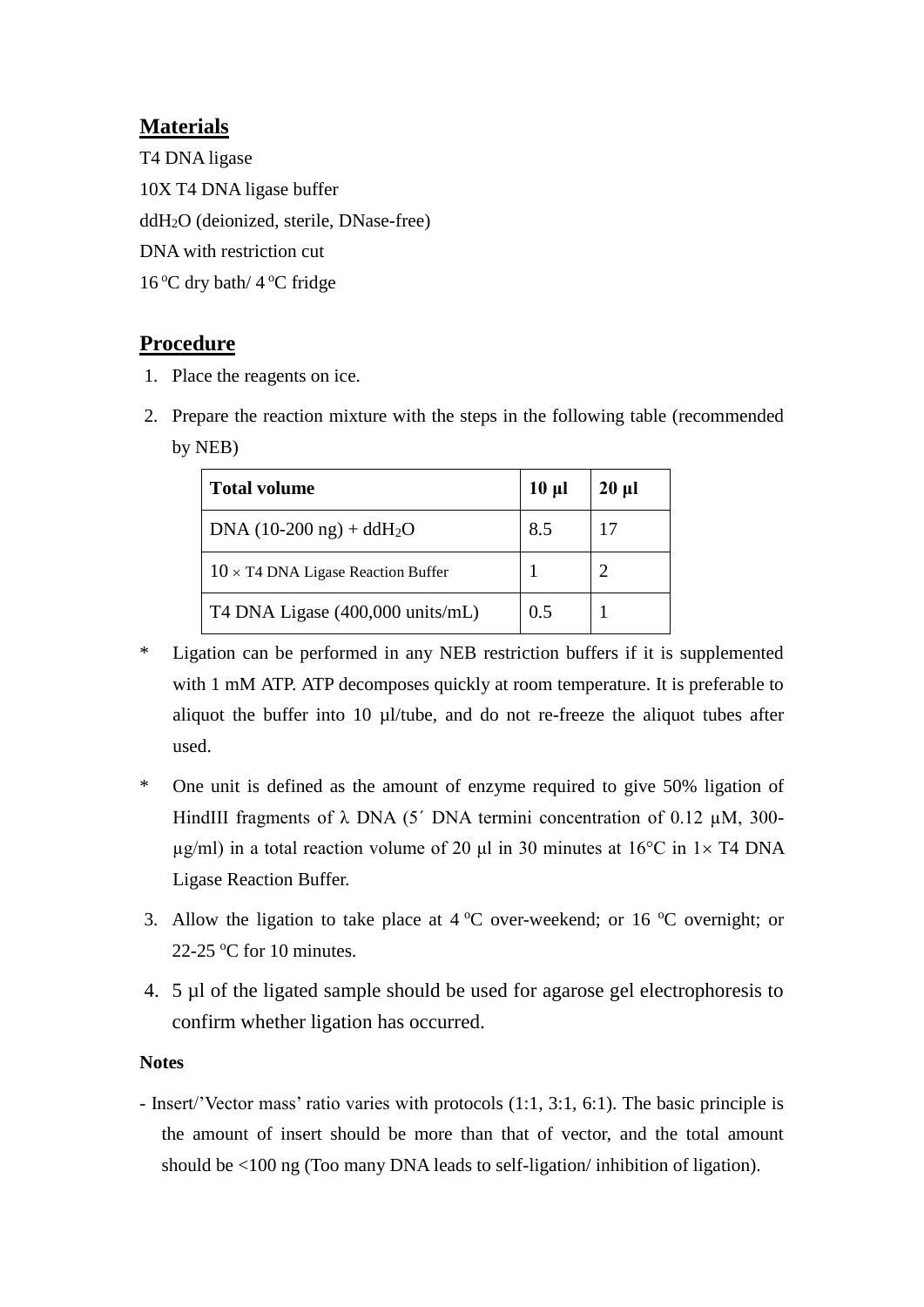

# **B.** *Bacterial Transformation*



# **Materials**

Competent bacterial cell (*DH5α*) 42 °C water bath/ dry bath

LB medium/ SOC medium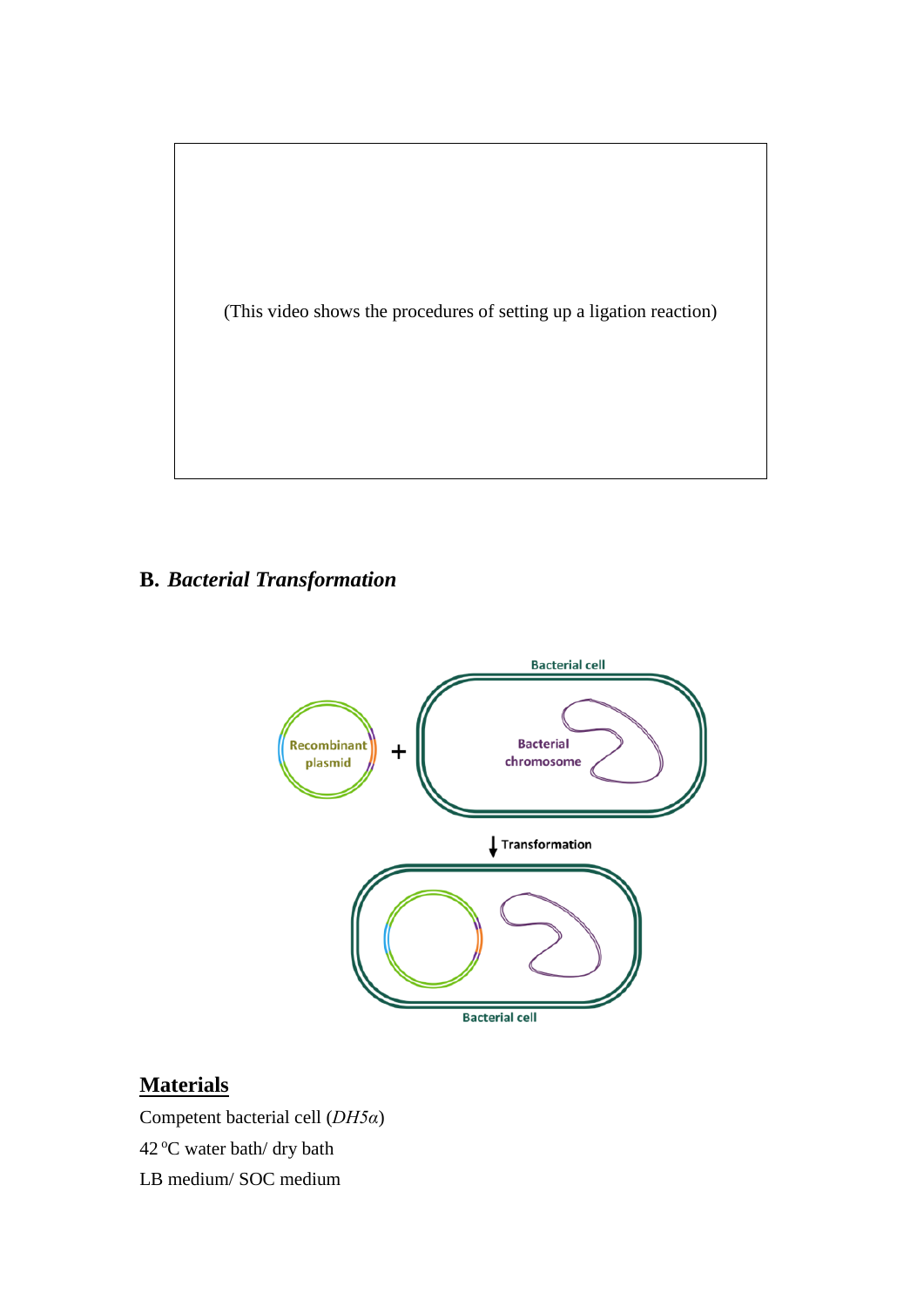37 °C incubator

LB plate with appropriate antibiotics Plasmid DNA

### **Procedures**

- 1. Thaw a tube of competent cells (usually 100 µL) on ice, and use as soon as possible.
- 2. Pipette  $50 \sim 100$  ng DNA (<10  $\mu$ L) to the solution surface of competent cells. (The amount varies according to the efficiency of the cells)
- 3. Put the tube on ice for  $15 30$  min.
- 4. Heat shock: Put the tube at  $42^{\circ}$ C for  $45$  s to 2 min.
- 5. Put the tube in ice for 5 min.
- 6. Transfer the cells to a 1.5 mL or 2 mL microfuge tube
- 7. Add 1 ml LB broth or SOC medium.
- 8. Incubate the tube at 37 °C shaker for  $45 90$  min with shaking (~ 250 rpm).
- 9. Spread 3 dilution of cells (10-fold serial dilution) onto the pre-warmed agar plate (with suitable antibiotics), each in  $50 - 100 \mu$ .
- 10. Incubate the agar plates upside down at 37  $^{\circ}$ C incubator overnight ( $\sim$  12-16 h).
- 11. Wrap the plates with parafilm and store at  $4^{\circ}$ C for further use.

### *Notes*

- The cells should be in 0.5 mL microfuge tube before recovery due to better heat transfer across thin wall.
- Heat shock temperature must be accurate.
- During spread plate, cool down the hot spreader to prevent it from killing the cells or degrading the antibiotics on plate.
- The plates can be stored up to two weeks without loss of plasmid DNA.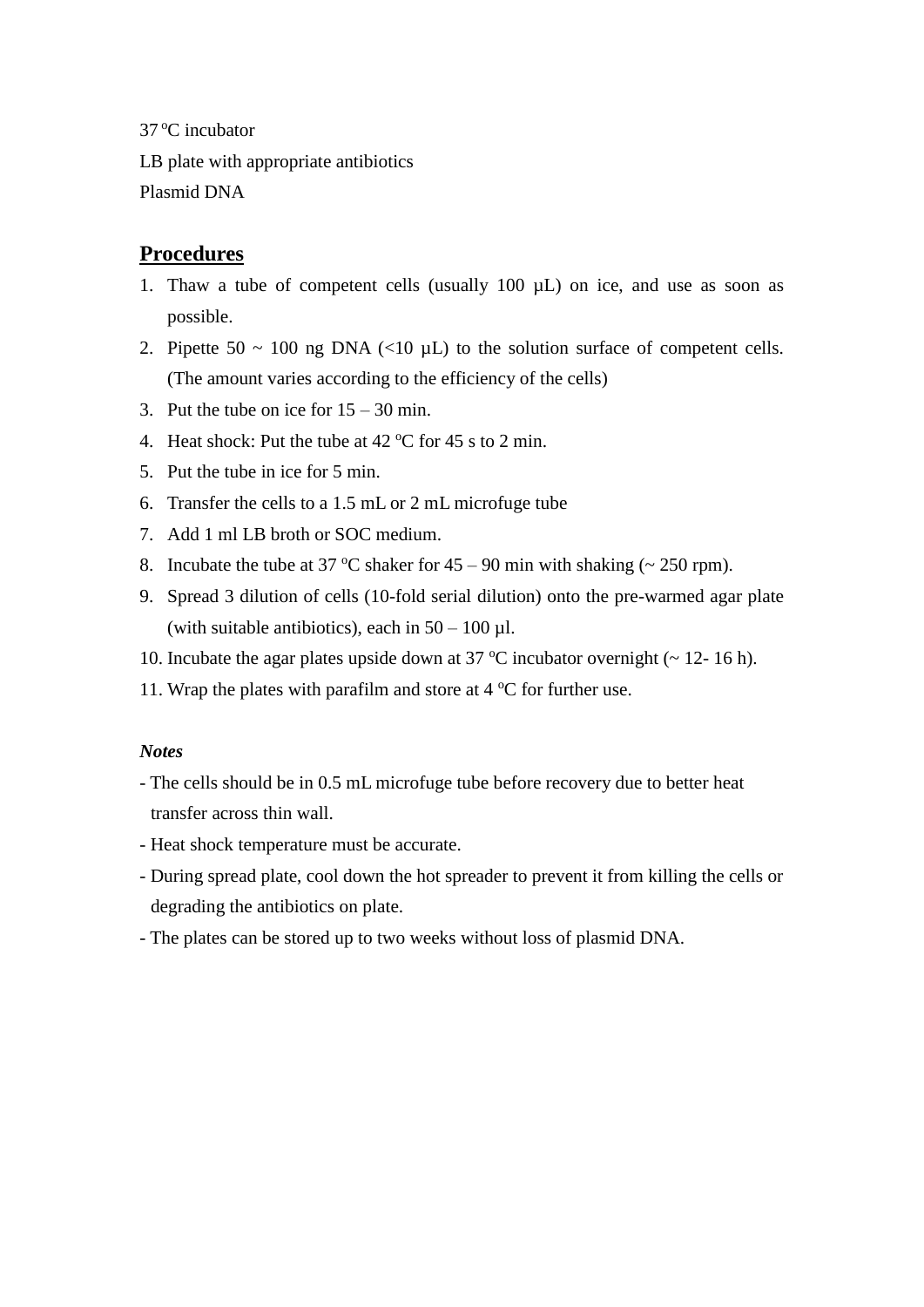(This video shows the procedures of transformation and spread plate)

### **C.** *Site-directed mutagenesis*

When there are illegal restriction sites in your target gene, you may want to remove it by introducing silent mutation; or one may want to make a point mutation to make a mutant protein. Traditional method Quikchange makes use of a mutant primer pair overlaps to produce mutant plasmid under thermal cycles. However, unlike PCR where the product increases exponentially, the mutant plasmid cannot be used as template for further PCR since it is nicked at different positions on the two strands, therefore the product increases linearly. It is followed by *Dpn*I digestion to remove template plasmid, which is methylated during propagation in bacterial host.